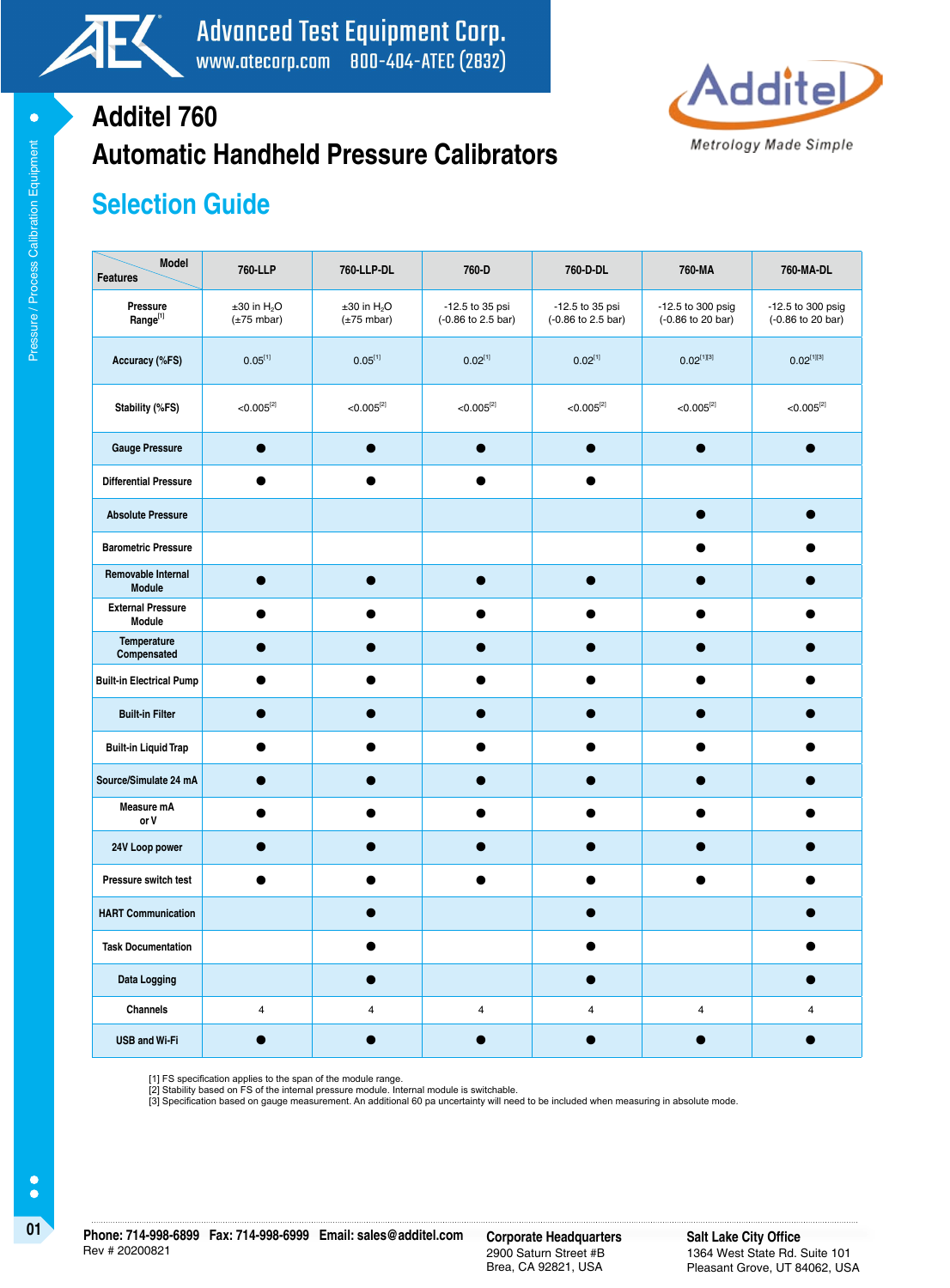## **Automatic Handheld Pressure Calibrators Additel 760**





- **Fully automatic calibrator with built-in pump and controller**
- **Switchable internal pressure modules for expandable ranges**
- **Accuracy (1 year) of 0.02%FS**
- **External pressure modules available (measure only)**
- Less than 4 lbs (1.8 kg) for handheld operation
- Source pressure, measure pressure and electrical
- **4 channels**
- Optional HART communications
- Optional data logging and task documenting
- **USB and Wi-Fi communications**

#### **OVERVIEW**

A portable automated pressure calibrator in the palm of your hand—this could be our most exciting product yet! The Additel 760 series Automatic Handheld Pressure Calibrator takes portable pressure calibration to new levels. Weighing less than 4 lbs (1.8 kg), the ADT760's innovative design contains a built-in pump, precision pressure sensor, internal controller and a large touch-screen color display. To generate pressure, simply key in the desired pressure and the Additel 760 will do the rest. Each unit has four channels: one internal pressure channel for source and measure pressures, two external pressure measurement channels, and one electronic measure and source channel. This series of calibrator has three standard models with the option of adding HART communications, documentation and data logging.

 $\bullet$ 

2900 Saturn Street #B Brea, CA 92821, USA

**Salt Lake City Office** 1364 West State Rd. Suite 101 Pleasant Grove, UT 84062, USA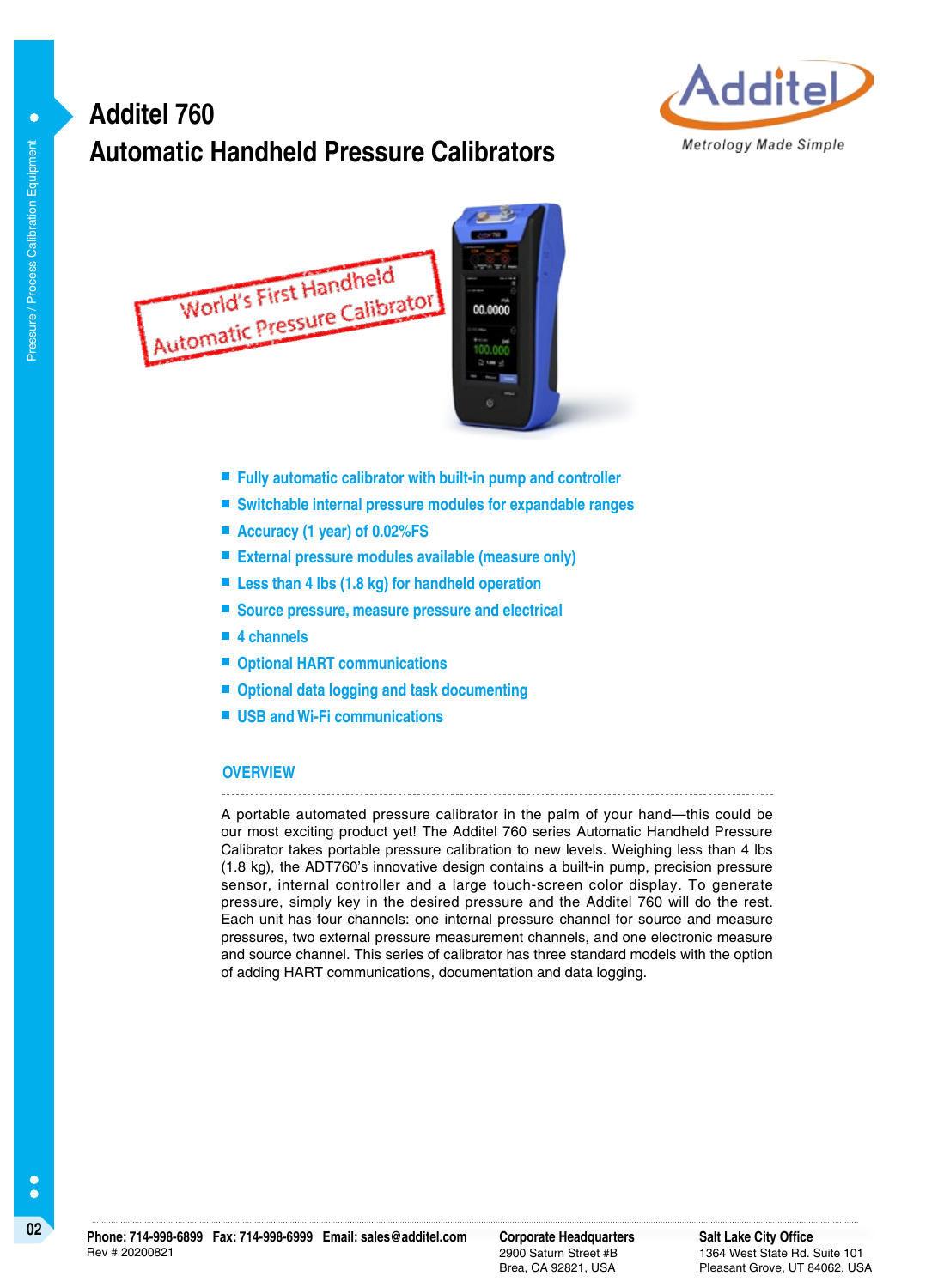## **FEATURES**

### **ADT760-LLP**



Metrology Made Simple

The 760-LLP is designed for low pressure calibration and comes with a build-in pressure module of your choice. The maximum range module compatible with the ADT760-LLP is to ±30 inH2O (±75 mbar) and provides an accuracy to 0.05%FS (see ordering information for configurations with the option of the ADT760 and a module of your choice). Additional internal pressure modules (ADT155 series) are available and provide a variety of ranges down to  $\pm 0.25$ inH<sub>2</sub>O (±0.62 mbar). The accuracy of 0.05%FS and control stability 0.005%FS is based on the internal module's span. Measurements can be made in gauge or differential mode.

#### **ADT760-D**

Pressure / Process Calibration Equipment

Pressure / Process Calibration Equipment

**C** 

The 760-D gives you differential and gauge pressure but at a higher pressure range than the ADT760-LLP. Covering the range of -12.5 to 35 psi (-0.86 to 2.5 bar) and with an accuracy of 0.02%FS, the ADT760-D is an ideal solution to cover very common gauge and differential pressure measurements. The Additel 760-D comes with an internal module of your choice. The maximum range module compatible with the ADT760-D is to 35 psi. Lower pressure configurations down to ±10 inH2O differential can be purchased to improve accuracy at lower pressures.

#### **ADT760-MA**

The 760-MA generates and controls pressure from vacuum pressures up to 300 psig (20 bar.g) with an accuracy of 0.02%FS. Equipped with a built-in barometric reference, each unit can switch between gauge and absolute pressure types. A variety of internal sensors are available which offer lower pressure ranges for improved performance.



#### **Documenting Process Functionality**

Each model of the Additel 760 series has an option incorporating documentation and communication functions turning your 760 into a multifunction documenting process calibrator. This feature provides HART communication, task documentation and data logging.

#### **Pressure Specifications**

| <b>Specification</b>         | 760-LLP                                                                                                                                                                                                                                                                                                                                 | 760-D                                 | 760-MA                                                                             |  |  |  |
|------------------------------|-----------------------------------------------------------------------------------------------------------------------------------------------------------------------------------------------------------------------------------------------------------------------------------------------------------------------------------------|---------------------------------------|------------------------------------------------------------------------------------|--|--|--|
| <b>Max Pressure Range</b>    | $\pm 30$ in H <sub>2</sub> O<br>$(75 \text{ mbar})$                                                                                                                                                                                                                                                                                     | -12.5 to 35 psi<br>(-0.86 to 2.5 bar) | $-12.5$ to 300 psig<br>$(-0.86 \text{ to } 20 \text{ bar}.q)$                      |  |  |  |
| Accuracy                     | $0.05\%$ FS <sup>[1]</sup>                                                                                                                                                                                                                                                                                                              | $0.02\%$ FS[1]                        | $0.02\%$ FS <sup>[1][3]</sup>                                                      |  |  |  |
| <b>Stability</b>             | $<$ 0.005% FS <sup>[2]</sup><br>$<$ 0.005%FS <sup>[2]</sup>                                                                                                                                                                                                                                                                             |                                       | $<$ 0.005%FS <sup>[2]</sup>                                                        |  |  |  |
| <b>Pressure Type</b>         | Differential, Gauge<br>Differential, Gauge                                                                                                                                                                                                                                                                                              |                                       | Gauge, Absolute                                                                    |  |  |  |
| <b>Over Range Indication</b> | 120%                                                                                                                                                                                                                                                                                                                                    |                                       |                                                                                    |  |  |  |
| <b>Resolution</b>            | 6 digits                                                                                                                                                                                                                                                                                                                                |                                       |                                                                                    |  |  |  |
| <b>Measurement Units</b>     | Pa, hPa, kPa, mPa, bar, mbar, psi, mmHg@0°C, cmHg@0°C, mHg@0°C, inHg@0°C, inH <sub>2</sub> O@4°C, mmH <sub>2</sub> O@4°C,<br>cmH <sub>2</sub> O@4°C, mH <sub>2</sub> O@4°C, mmH <sub>2</sub> O@20°C, cmH <sub>2</sub> O@20°C, mH <sub>2</sub> O@20°C, mH2O@68°F, inH <sub>2</sub> O@20°C, kgf/cm2, mtorr, torr, lb/<br>ft2, tsi, custom |                                       |                                                                                    |  |  |  |
| <b>Barometric Accuracy</b>   | 60 $Pa^{[4]}$<br>N/A<br>N/A                                                                                                                                                                                                                                                                                                             |                                       |                                                                                    |  |  |  |
| Connection                   | Hose, 5 ft (1.5 m), with built-in filter to<br>Barb fitting<br>1/4BSPF, 1/4NPTF, and M20F adapters                                                                                                                                                                                                                                      |                                       | Hose, 5 ft (1.5 m), with built-in filter to<br>1/4BSPF, 1/4NPTF, and M20F adapters |  |  |  |
| <b>Pressure Output Rate</b>  | $<$ 30 Seconds (30 in H <sub>2</sub> O/100 ml)<br><10 Seconds (35 psi/5 ml)                                                                                                                                                                                                                                                             |                                       | <90 Seconds (300 psi/5 ml)                                                         |  |  |  |

[1] FS specification applies to the span of the module range. [2] Stability based on FS of the internal pressure module. Stability is 0.005%FS or 0.05 pa whichever is greater. Internal module is switchable.

[3] Specification based on gauge measurement. An additional 60 pa uncertainty will need to be included when measuring in absolute mode.<br>[4] 60 Pa uncertainty (k=2) includes calibration uncertainty, linearity, and long-term

#### **Electrical Specifications**

| <b>Specification</b>            | Range                                                                      | <b>Resolution</b>   | Accuracy             | <b>Note</b>               |  |
|---------------------------------|----------------------------------------------------------------------------|---------------------|----------------------|---------------------------|--|
| mA Measure                      | $±30$ mA                                                                   | $0.0001 \text{ mA}$ | $0.01\%$ RD+0.005%FS | Impedance $<$ 10 $\Omega$ |  |
| <b>V</b> Measure                | ±30V                                                                       | $0.0001$ V          | 0.01%RD+0.005%FS     | Impedance $>1$ M $\Omega$ |  |
| mA Source                       | 24 mA                                                                      | $0.001 \text{ mA}$  | 0.01%RD+0.005%FS     | 20 mA @ 1 K               |  |
| <b>Loop Power Source</b>        | 24 V                                                                       | N/A                 | ±1V                  | 50 mA (Max Loading)       |  |
| <b>Pressure Switch</b>          | Open, close. Support for mechanical switches and NPN/PNP digital switches. |                     |                      |                           |  |
| <b>Temperature Compensation</b> | 41°F to 95°F (5°C to 35°C)                                                 |                     |                      |                           |  |
| <b>Temperature Coefficient</b>  | $\leq$ ± (0.001%RD + 0.001%FS) / °C outside of 5°C to 35°C                 |                     |                      |                           |  |

2900 Saturn Street #B Brea, CA 92821, USA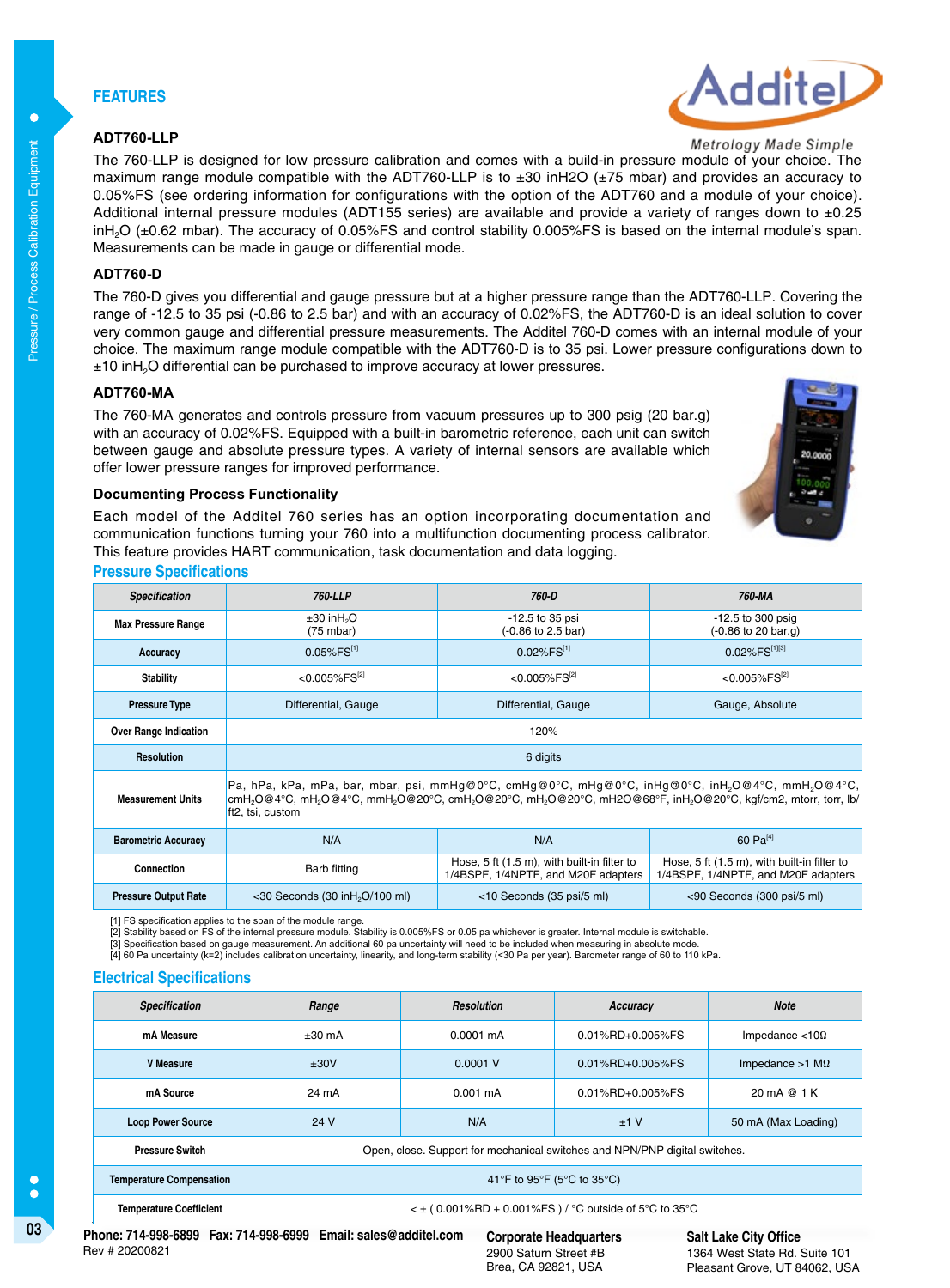## **Internal Modules Specifications and Compatibility**



Metrology Made Simple

| <b>Module</b>     | Module Range <sup>[6]</sup> |                | <b>Media</b>  | Accuracy                  | <b>Burst</b> | 760-LLP   | 760-D     | 760-MA    |
|-------------------|-----------------------------|----------------|---------------|---------------------------|--------------|-----------|-----------|-----------|
|                   | inH <sub>2</sub> O          | mbar           |               | $(*$ FS) $'$              | Pressure     |           |           |           |
| <b>DP025</b>      | $\pm 0.25$                  | ±0.62          | G             | $0.2^{[2]}$               | 100x         | $\bullet$ |           |           |
| <b>DP050</b>      | ±0.5                        | ±1.25          | G             | $0.1^{[3]}$               | 100x         | $\bullet$ |           |           |
| DP1               | ±1                          | ±2.5           | G             | $0.05^{[4]}$              | 100x         | $\bullet$ |           |           |
| DP <sub>2</sub>   | ±2                          | $\pm 5$        | G             | $0.05^{[4]}$              | 100x         | $\bullet$ |           |           |
| DP5               | ±5                          | ±10            | G             | $0.05^{[4]}$              | 50x          |           |           |           |
| <b>DP10</b>       | ±10                         | ±25            | G             | $0.05^{[4]}$              | 20x          | $\bullet$ | $\bullet$ |           |
| <b>DP20</b>       | ±20                         | ±50            | G             | 0.05                      | 20x          | $\bullet$ | $\bullet$ |           |
| <b>DP30</b>       | ±30                         | ±75            | G             | 0.05                      | 20x          | $\bullet$ | $\bullet$ |           |
| <b>DP50</b>       | ±50                         | ±125           | G             | 0.05                      | 3x           |           | $\bullet$ |           |
| <b>DP100</b>      | ±100                        | ±250           | G             | 0.02                      | 3x           |           | $\bullet$ |           |
| DP150             | ±150                        | ±350           | G             | 0.02                      | 3x           |           | $\bullet$ |           |
| <b>DP300</b>      | ±300                        | ±700           | ${\mathsf G}$ | 0.02                      | 3x           |           | $\bullet$ |           |
| <b>DP400</b>      | -380 to 400                 | -950 to 1K     | G             | 0.02                      | Зx           |           | ●         |           |
| <b>DP800</b>      | -380 to 800                 | -950 to 2K     | G             | 0.02                      | 3x           |           | $\bullet$ |           |
| DP1K              | -380 to 1K                  | -950 to 2.5K   | G             | 0.02                      | Зx           |           | $\bullet$ |           |
| Gauge<br>Pressure | psi                         | bar            |               |                           |              |           |           |           |
| <b>CP10</b>       | ±10                         | ±0.7           | G             | $0.02^{[5]}$              | Зx           |           | $\bullet$ | $\bullet$ |
| <b>CP15</b>       | $-13.5$ to 15               | $-0.95$ to 1   | G             | $0.02^{[5]}$              | 3x           |           | $\bullet$ | $\bullet$ |
| <b>CP30</b>       | -13.5 to 30                 | $-0.95$ to 2   | G             | $0.02^{[5]}$              | 3x           |           | $\bullet$ |           |
| <b>CP35</b>       | -13.5 to 35                 | $-0.95$ to 2.5 | G             | $0.02^{[5]}$              | 3x           |           |           |           |
| <b>CP50</b>       | $-13.5$ to $50$             | -0.95 to 3.5   | G             | $0.02^{\left[ 5\right] }$ | $3x$         |           |           |           |
| <b>CP100</b>      | -13.5 to 100                | $-0.95$ to $7$ | ${\mathsf G}$ | $0.02^{\left[ 5\right] }$ | 3x           |           |           |           |
| CP150             | -13.5 to 150                | $-0.95$ to 10  | ${\bf G}$     | $0.02^{\left[ 5\right] }$ | Зx           |           |           | $\bullet$ |
| <b>CP200</b>      | -13.5 to 200                | $-0.95$ to 14  | ${\mathsf G}$ | $0.02^{[5]}$              | 3x           |           |           | с         |
| CP300             | -13.5 to 300                | -0.95 to 20    | ${\bf G}$     | $0.02^{[5]}$              | $3x$         |           |           | $\bullet$ |

[1] FS specification applies to the span of the module range. Accuracy includes one-year stability, except for DP025 to DP10 modules.

[2] Accuracy is a 6 months spec, 1-year long-term drift is 0.2%FS.

[3] Accuracy is a 6 months spec, 1-year long-term drift is 0.1%FS.

[4] Accuracy is a 6 months spec, 1-year long-term drift is 0.05%FS.

[5] Specification based on gauge measurement. An additional 60 pa uncertainty will need to be included when measuring in absolute mode. Applicable only for use with the ADT760-MA

[6] The low module pressure range may be outside the pressure range of the calibrator

\* ADT155 Pressure Modules are calibrated in psi & inH2O

 $\bullet$ 

2900 Saturn Street #B Brea, CA 92821, USA

**Salt Lake City Office** 1364 West State Rd. Suite 101 Pleasant Grove, UT 84062, USA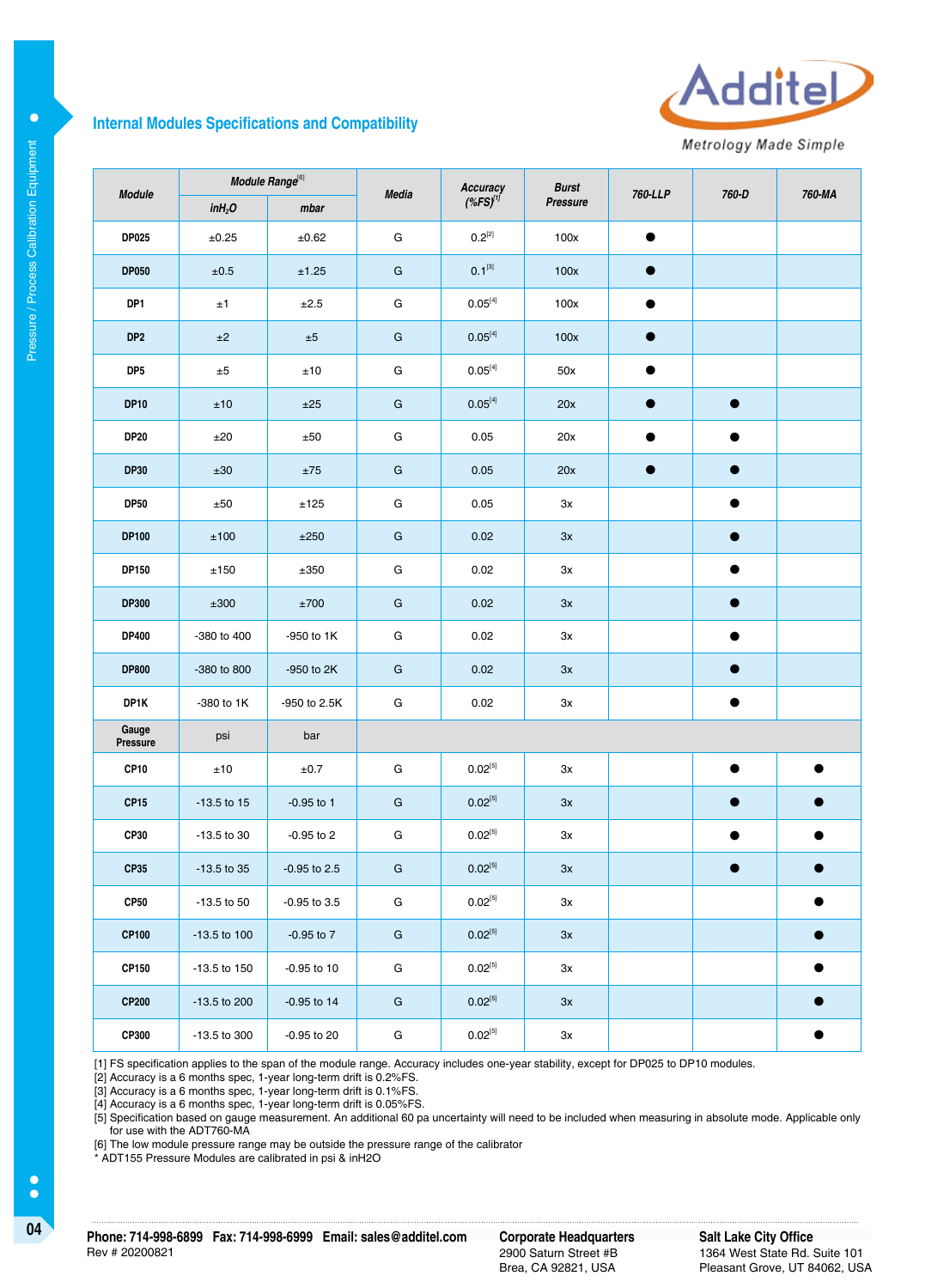#### **General Specifications**

| <b>Specification</b>              | <b>Description</b>                                                                                                                                                                                                |  |  |  |
|-----------------------------------|-------------------------------------------------------------------------------------------------------------------------------------------------------------------------------------------------------------------|--|--|--|
| Channels                          | Four total: one electrical, one internal<br>pressure, two external pressure (measure<br>only)                                                                                                                     |  |  |  |
| <b>Enclosure IP Rating</b>        | IP52 water and dust proof                                                                                                                                                                                         |  |  |  |
| <b>Battery</b>                    | Rechargeable Li-Ion battery, typically 10<br>hours of operation, recharges in less than 4<br>hours                                                                                                                |  |  |  |
| <b>Display</b>                    | Color 800 x 480 TFT 5-inch touch screen                                                                                                                                                                           |  |  |  |
| <b>Communications</b>             | USB and WiFi                                                                                                                                                                                                      |  |  |  |
| Weight                            | $<$ 4 lbs $(<$ 1.8 kg)                                                                                                                                                                                            |  |  |  |
| <b>Size</b>                       | 9.3 x 4.3 x 2.8 in (235 x 110 x 70 mm)                                                                                                                                                                            |  |  |  |
| <b>Certification</b>              | ISO 17025 accredited certificate with data<br>included                                                                                                                                                            |  |  |  |
| <b>HART Communications</b>        | Optional (ADT760-X-DL model)                                                                                                                                                                                      |  |  |  |
| Data Logging                      | Optional (ADT760-X-DL model), up to<br>1,000,000 readings (date and time stamped)                                                                                                                                 |  |  |  |
| <b>Task Documentation</b>         | Optional (ADT760-X-DL model) up to 1000<br>tasks                                                                                                                                                                  |  |  |  |
| <b>Automation Functions</b>       | Switch test, auto step, leak test                                                                                                                                                                                 |  |  |  |
| <b>Misuse Protection</b>          | Up to 30 V on any two sockets                                                                                                                                                                                     |  |  |  |
| <b>Multi Lingual Interface</b>    | English, German, French, Italian, Spanish,<br>Portuguese, Chinese, Japanese, and<br>Russian                                                                                                                       |  |  |  |
| <b>Pump Life</b>                  | >500,000 cycles                                                                                                                                                                                                   |  |  |  |
| <b>Power</b>                      | Rechargeable Li-Ion battery, external power:<br>110/220 V power adapter 10 V                                                                                                                                      |  |  |  |
| <b>Environment Specifications</b> | Operation: 32°F to 122°F (0°C to 50°C),<br>0-90% RH, less than 3,000 meters<br>Compensated temperature: 32°F to 122°F<br>$(0^{\circ}C$ to $50^{\circ}C)$<br>Storage temperature: -4°F to 158°F (-20°C to<br>70°C) |  |  |  |
| <b>Vibration and Shock</b>        | Vibration: 4 g (20 to 2,000 Hz)<br>Shock: 8 g, 1 meter drop test                                                                                                                                                  |  |  |  |
| Compliance                        | СE                                                                                                                                                                                                                |  |  |  |
| <b>Software</b>                   | ACal, PCal, Land, Logll                                                                                                                                                                                           |  |  |  |
| Warranty                          | 1 year                                                                                                                                                                                                            |  |  |  |





Additel

Metrology Made Simple



\* ADT155 Pressure modules are calibrated in psi & inH2O

**±0.02%FS**

**±0.02%FS**

**±0.02%FS**

**ADT155-02-CP200 Pressure module for ADT760-MA, -13.5 to 200 psi,** 

**ADT155-02-CP300 Pressure module for ADT760-MA, -13.5 to 300 psi,** 

 $\bullet$  $\bullet$ 

2900 Saturn Street #B Brea, CA 92821, USA